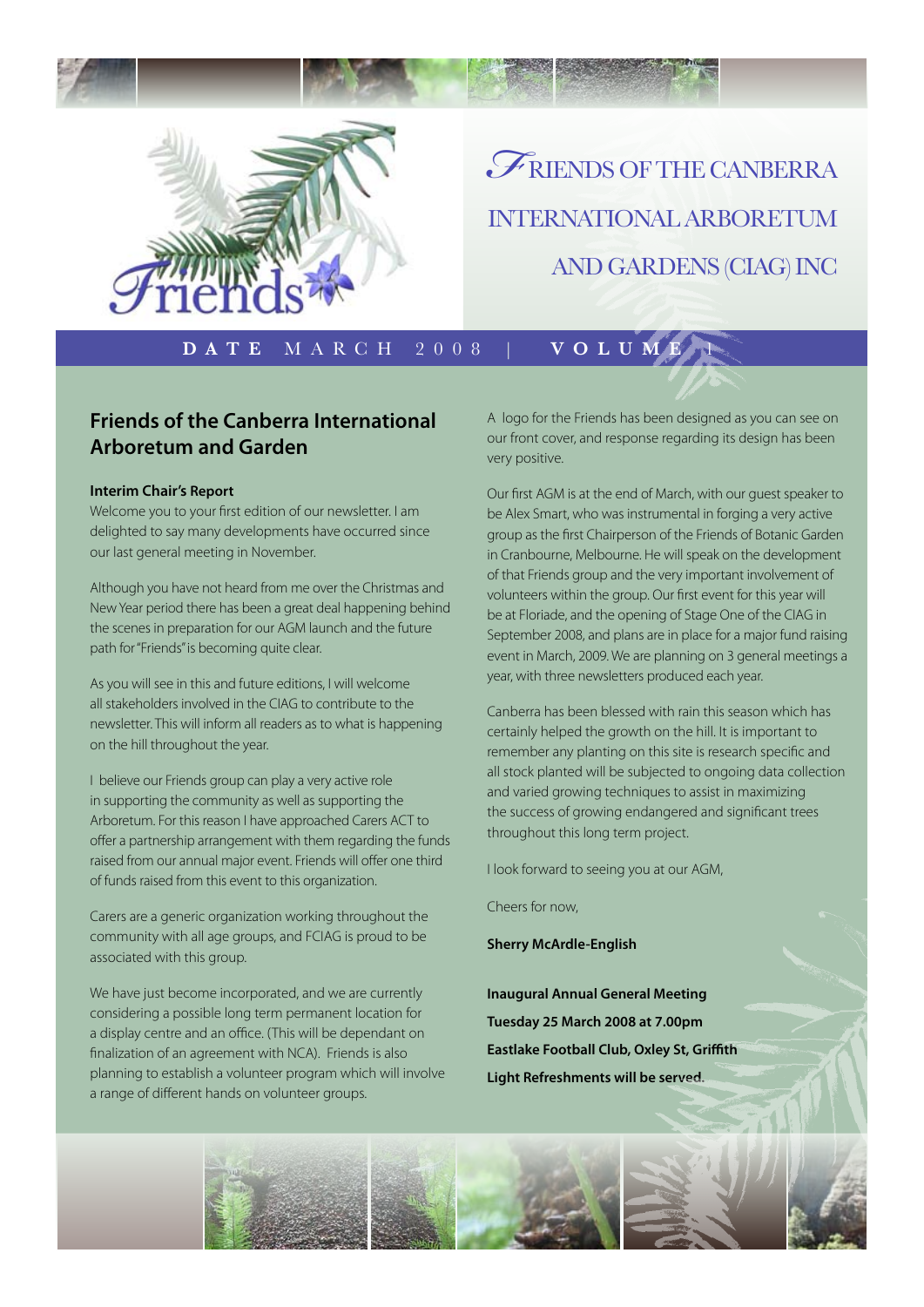

### **Regional conservation group supports CIAG.**

*By Cathy Robertson, President, Southern Tablelands Ecosystems Park.*

STEP is a founding organisation of the Friends of CIAG. We are a local group of creative conservationists with a focus on Southern Tablelands' Ecosystems. STEP stands for Southern Tablelands Ecosystem Park. We are working closely with Sherry McCardle-English, to provide regional community support for the CIAG. David Shorthouse, STEP's vice president, is a founding member of Friends of CIAG's committee.

STEP was founded in late 2002 by the Australian Native Plants Society (ANPS) and Friends of Grasslands (FOG). We are an incorporated non-profit organization. Our vision is to develop a regional botanic garden representing the ecosystems of the Southern Tablelands and emphasising ground-storey plants. We also hope to increase public awareness about regional ecosystems and help to develop practical skills and methods to restore natural landscapes. We are planning an exciting display and narrative about the southern tablelands, its forests, woodlands, wetlands, wildflowers and grasslands, for our portion of the CIAG.

STEP Membership is open to any organisation, families and individuals who share its vision. Our website is: www.STEP.asn. Information about STEP and membership forms are available on our web site.

John Nightingale (our landscape designer) drafted our initial STEP concept plan for Block 100 and we submitted it for consideration to CIAG in July 2007.

Since then, STEP has held a number of discussions around our plan with the landscape architects for CIAG. In the course of these discussions, STEP has been offered a much larger area of the Arboretum about 6 hectares in total. Warren Saunders (Seeds and Plants Australia) produced a second Concept Plan for the larger area, taking account of comments received on the first plan. We are working with CIAG's project manager towards acceptance by TCL and the PCG of the STEP design.

STEP made a submission to ACTPLA (and the NCA) in November 2007 to include in the STEP project a piece of high quality natural woodland that lies adjacent to the arboretum on the eastern edge of the proposed Molonglo development. Our submission is supported by CIAG and is under consideration.

STEP attended the ceremony marking the partnership between the ANU and the CIAG, to establish an area for ANU Forestry to grow Eucalyptus. We feel that STEP's display will harmonise well with the ANU's project.

While the STEP project has been a long time in coming to fruition, we hope we will have some finality soon about its contribution to CIAG.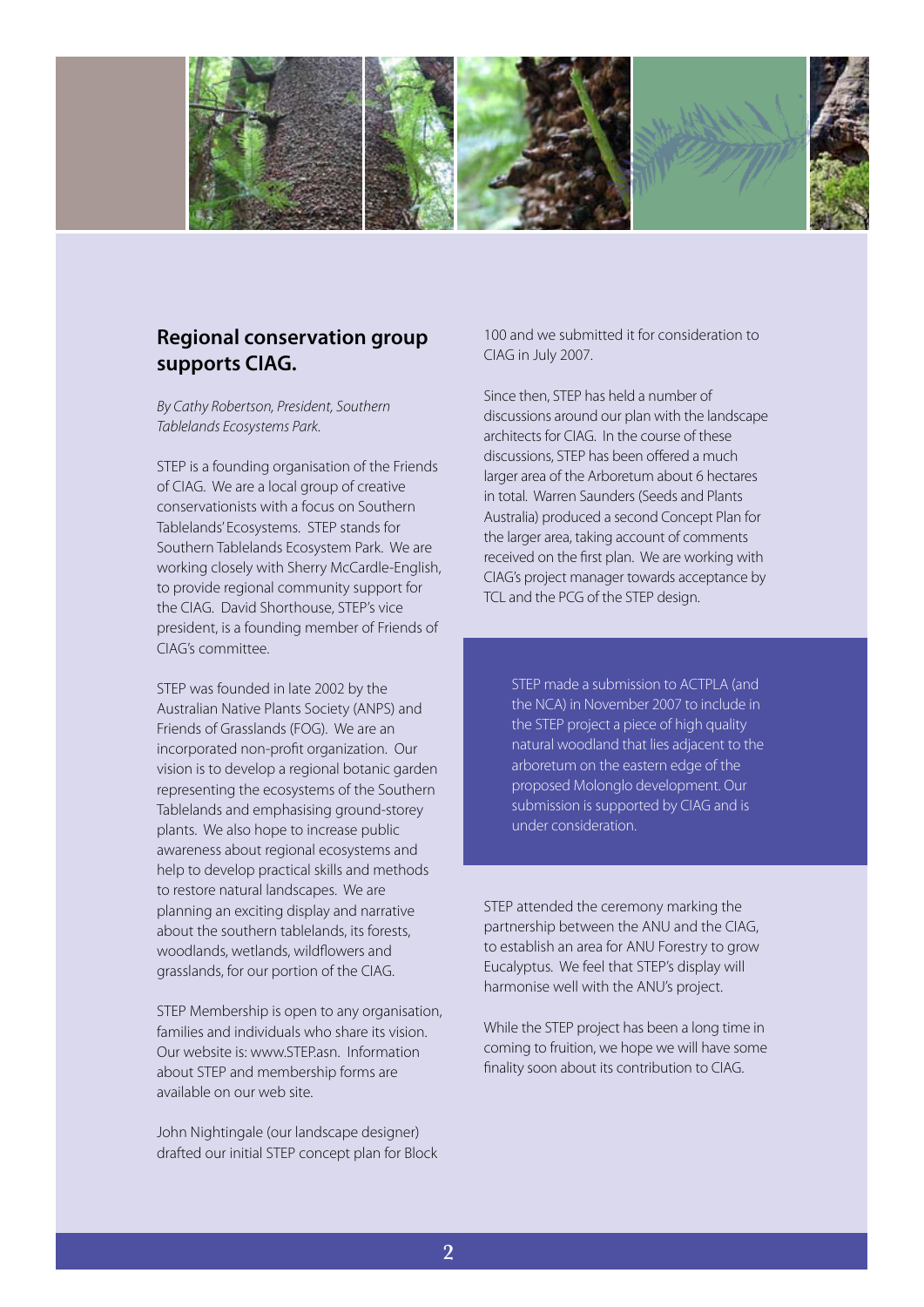

## **So where's the bloody water coming from ???**

*(By John Mackay AM, Arboretum Friend and CEO, ActewAGL)*

After such a long drought and lengthy water restrictions, Canberrans are understandably worried that the Arboretum will reduce our scarce water resources. My response is as follows:

**Firstly**, most of the trees we are planting need very little watering during their infancy and virtually no watering after they are established – most of the trees on the hills surrounding Canberra have survived the drought perfectly well on rainfall alone;

**Secondly**, we have adopted best practice gardening techniques, including mulching, to minimise the need for water and to protect the soil moisture;

**Thirdly**, there will be NO potable water connected to the site for anything other than drinking;

**Fourthly**, all trees are currently watered from on-site tanks. These are being filled by recycled water trucked from the Lower Molonglo Water Quality Control Centre;

**Fifthly**, in the medium term, we will extract water from an on-site bore (already in place) and a 42 million litre dam (which is out to tender for construction near the front entrance over the next few months); and

**Finally**, in the longer term, ACTEW proposes to run a major recycled water pipe right past the arboretum to meet the needs of the new Molonglo Valley development. It will be possible to take recycled water from that pipe….or to extract recycled water from a major sewerage trunk pipe that is within 400 metres of the Arboretum boundary.

I hope that this response allays the concerns about water, or at the very least, provides a factual base for informed debate.

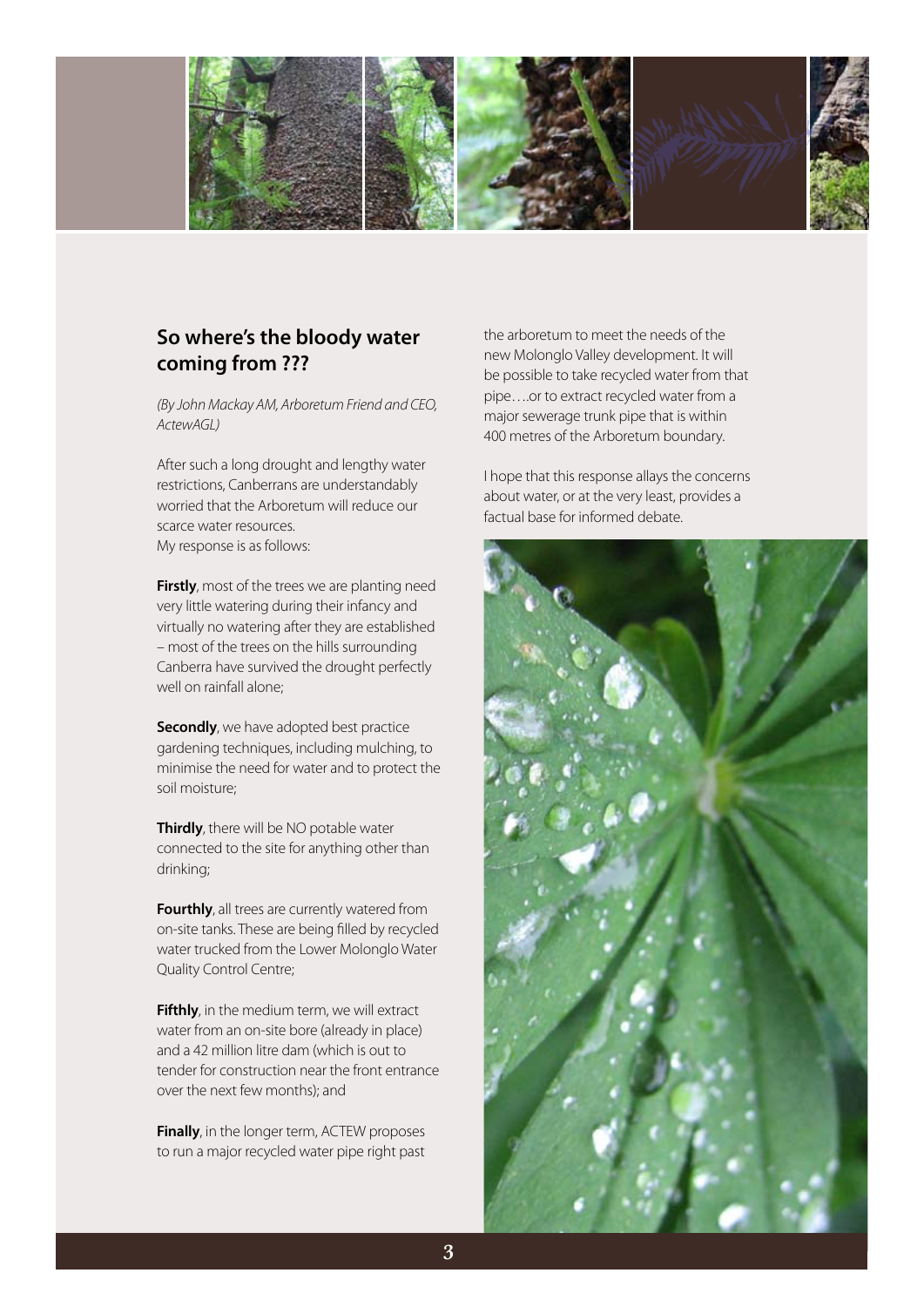

### **A NATIONAL BONSAI AND PENJING COLLECTION DOWN UNDER**

*By Grant Bowie and Roger Hnatiuk*

One of the first 'Gardens' at CIAG will be the 'bonsai garden', which was flagged amongst the design competition winners for the site. The bonsai garden will now be officially known as the National Bonsai and Penjing Collection of Australia, or informally amongst bonsaiists as 'the National Collection'.

A permanent, public, bonsai collection within a national arboretum has a strong precedent in the United States National Arboretum in Washington, D.C., where the National Bonsai and Penjing Museum is housed. That collection started in 1976 and contains a mixture of major donated trees, hundreds of years old from Japan, as well as a collection of contemporary trees of both exotic and 'native' species created by artists in the 20th century.

The development of bonsai as an art form in Australia began at least at the beginning of the 20th century. Bonsai artists from China are known to have imported and grown trees from the early 1900s in Sydney. It was not until the second half of that century that bonsai became widespread in this country and now many thousands of people are involved in the art and craft of bonsai.

The Collection will officially open its doors on the 28th of September 2008. It is a joint project between the Government of the ACT and the bonsai community of Australia. It is being managed by a Bonsai Management Committee consisting of seven people from across the country, plus a Curator and a representative of the government.

The permanent home will be on the side of the Event Terrace, which will have dramatic views over Lake Burley Griffin towards the centre of Canberra. It will open in a temporary location and then move to the Arboretum, once the visitor centre and associated facilities have been built.

The display will highlight the diversity of influences that have shaped Australian bonsai and the factors that have governed the range of plant material available here. Visitors will be able to see excellent representatives of black pines, maples, spruces, cherries and zelcovas Also, a significant proportion of the collection will created from Australian native material, including eucalypts, acacias, melaleucas, teatrees and araucarias. The work of Australian potters will be represented as well.

All the bonsai on display will be the creations of artists working in Australia. Because of plant quarantine regulations that protect our agriculture and forestry industries, as well as the native vegetation and fauna, it is not possible to import nor to accept gifts of historically significant trees being offered from overseas.

Grant Bowie, Interim Curator of the Collection, can be contacted on g.m.bowie@bigpond. com, and Roger Hnatiuk is the Chairman of the Bonsai Management Committee (rjhnatiuk@yahoo.com.au ).



Fig 1. *glauca* "albertiana conica") -<br>Height 105cm Engelmann spruce from the been in bonsai training for over 50 years.

of supporters of the **Collection**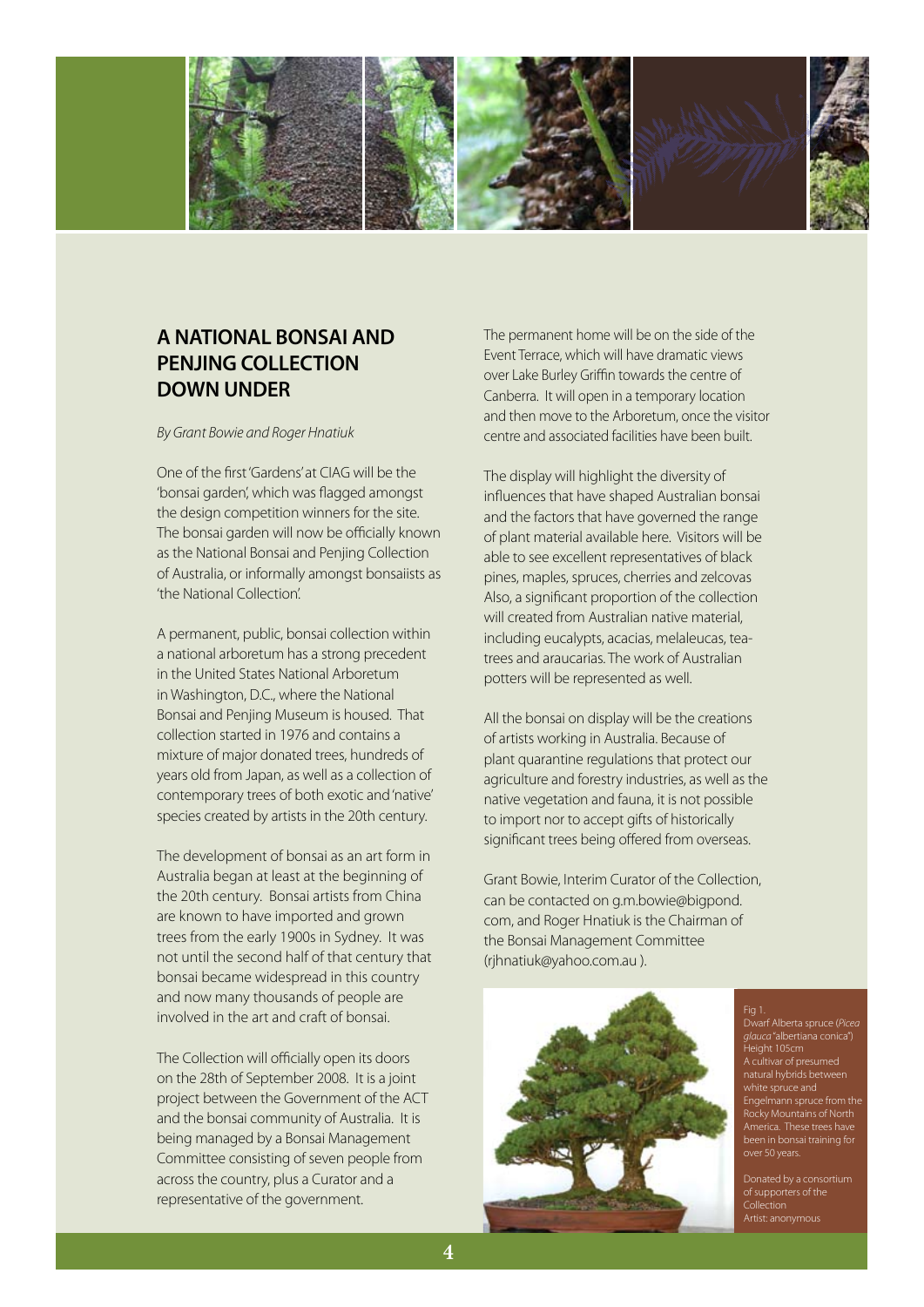

#### **Introducing Friends of the ACT Arboreta (FACTA)**

FACTA was formed after the bushfires of 2003 when someone in the then ACT Environment suggested that a "Friends of …" could help to provide expertise to assist in managing Bendora Arboretum (the only one of the upland arboreta to survive the 2003 fires). At first we concentrated on measuring the trees in the burnt out arboreta as a way of putting a full stop to many years of experimentation. In July 2005, an interim constitution was accepted thereby giving a structure to what had been a loosely organised group of enthusiasts.

The objects of FACTA are to "Foster the good management, and appreciation of the values, of arboreta in the Canberra region; these arboreta may include both native and exotic species, and significant and notable trees." (Relevant values include those of a scientific, interpretative, heritage, aesthetic and educational nature.)

Ways in which we can meet these objects include: assisting in and making proposals for the management of arboreta in the Canberra region, arranging or facilitating activities for the enjoyment and appreciation of arboreta, cooperation with other organisations and individuals, and representations, e.g. to government bodies; observing, recording and communicating how different tree species perform under different conditions; enhancing the heritage values of tree plantings; monitoring established trees and tree plantings.

So you can see that FACTA has assumed a rather wide mandate, but cooperating with like-minded bodies is high on the agenda so it would be remiss of us not to liaise closely with Friends of the CIAG. I am looking forward to working closely with you.

*Tony Fearnside (President FACTA)* 

#### **Project Update**

The next phase of the civil works at the Arboretum will include the preparation of roads, a dam and the planting of up to nine forests. The contract package is currently going through the tender process.

The existing plantings are involved in the developing research projects with the ANU and it is expected that this provide much useful longitudinal data over the years to come.

Plantings to date and in progress include: Wollemia nobilis (Wollemi Pine) Eucalyptus benthamii (Camden White Gum) Quercus engelmanni (Mesa Oak) Quercus macrocarpa (Burr Oak) Ginkgo biloba (Gingko) Sequoidendron giganteum (Giant Sequoia) Cupressus atlantica (Moroccan Cypress) Cupressus sempervirens stricta (Roman Cypress) (to re-establish the historic plantings on Roman Cypress Hill) Dracaena draco (Dragon Tree)

A rigorous selection process is underway to select the trees for the next round of plantings.

*Based on information provided by Chief Minister's Department*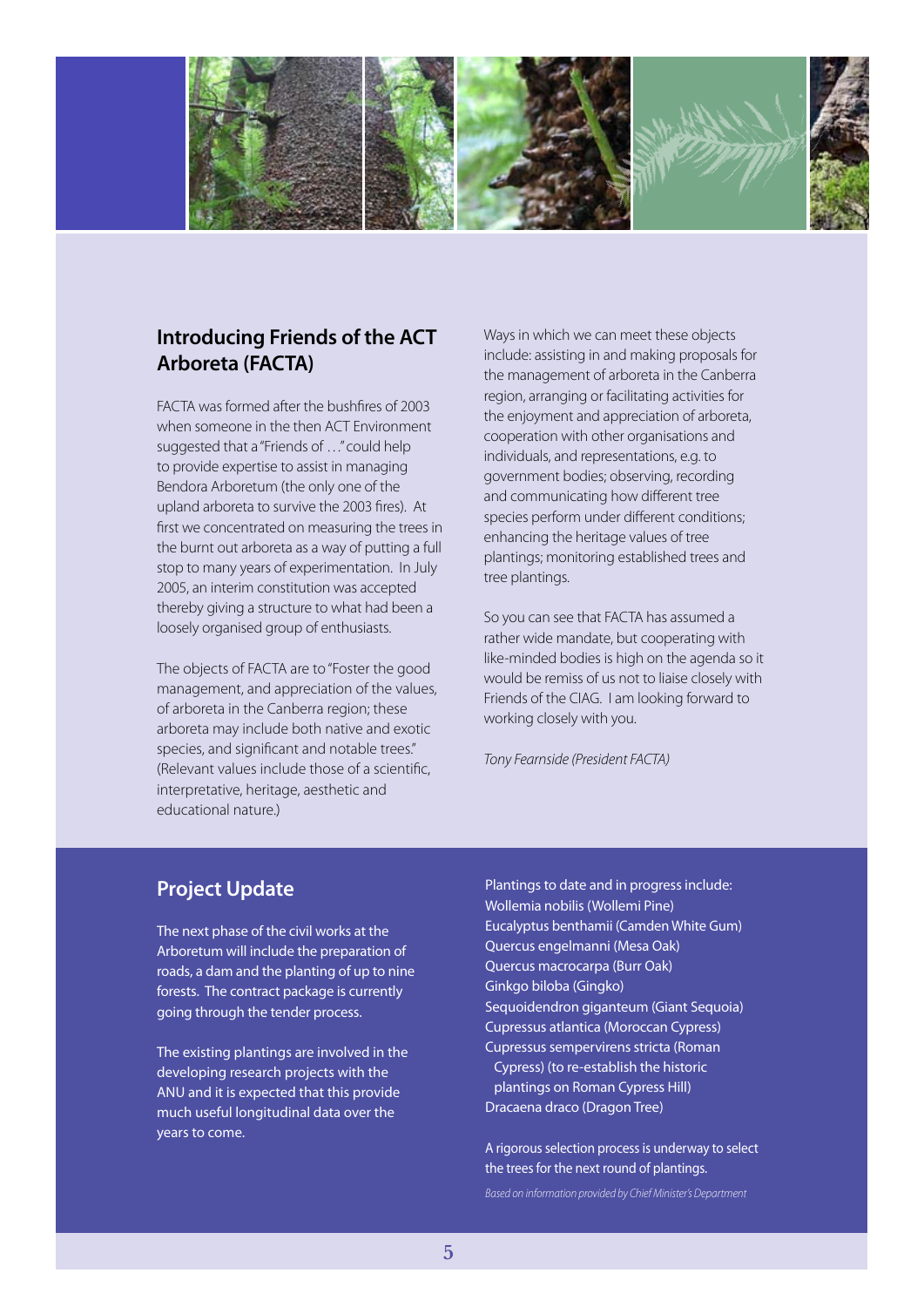

### **A SITE WITH HISTORY**

The 250 hectare site for the Canberra International Arboretum and Gardens has a history as interesting as that of the developing capital. As we move towards the Centenary of Canberra it is important to provide information about this history of the evolving development of the Canberra International Arboretum and Gardens.

While the current project arose from the ashes of the fires of January 2003, the actual vision for an arboretum on this site comes from the original winning plans for the development of Canberra prepared by Walter Burley Griffin and Marion Griffin, almost a century ago. The Griffins' vision included an international arboretum on the shores of the lake as part of the city's richness and beauty.

Prior to the Griffins' plan, the area had a pastoral history and an Aboriginal history. Some scatter sites have been logged in the heritage records through recent years ensuring the thousands of years of history are duly recorded.

With the design for Canberra, the Griffin's also envisaged a large-scale, international arboretum with areas on the north and south of the lake planted with trees from the various continents - the layout derived from the Gondwanaland Theory of continental drift. This element of their design is only now being progressed but the spirit of creating arboreta was shown in the numerous small arboreta in the ACT which were created for scientific, forestry and horticultural purposes. Over time, many of these arboreta also became a recreational resource. Only three arboreta remained after the 2003 fires; the Bendora Arboretum in the upland region, the Westbourne Woods Arboretum at Yarralumla and the Lindsay Pryor National Arboretum at

the western edge of the lake next to the CIAG site. In the intervening years the site itself was largely planted to a commercial crop of Pinus radiata (Radiata or Monteray Pine).

The site also includes the historic Cork Oak plantation - it is well worth a visit to see these over 80 year old trees and to appreciate how the various forests currently being planted could look in 80 years time.

As well the site includes a significant planting of Cedrus deodora (Himalayan Cedar) - most of this current stand dates from 1928 and, like the Cork Oaks, it is well worth a visit.

Another piece of history arises from the remnant of Cypress Hill that is within the site. Most of the Roman Cypress (Cupressus sempervirens var. italica) on Cypress Hill (on either side of the Tuggeranong Parkway) were lost in the fires however plants grown from seeds collected from the original trees in 1992 have now been planted to replace the stands originally planted by Weston.

This is only a small part of the history of the site and provides an opportunity for me to ask you for some information. Can anyone tell me why Dairy Farmers Hill (the tallest point within the CIAG site) has that name? So far my researches have not found and answer. Please send any information to me at hackman@grapevine. com.au and I will be able to let everyone know in the next newsletter.

Jocelyn Plovits preliminary secretary

(This article is based on information drawn from The Griffin Legacy, National Capital Authority 2004, and the Canberra International Arboretum and Gardens - Design Ideas Competition 2004).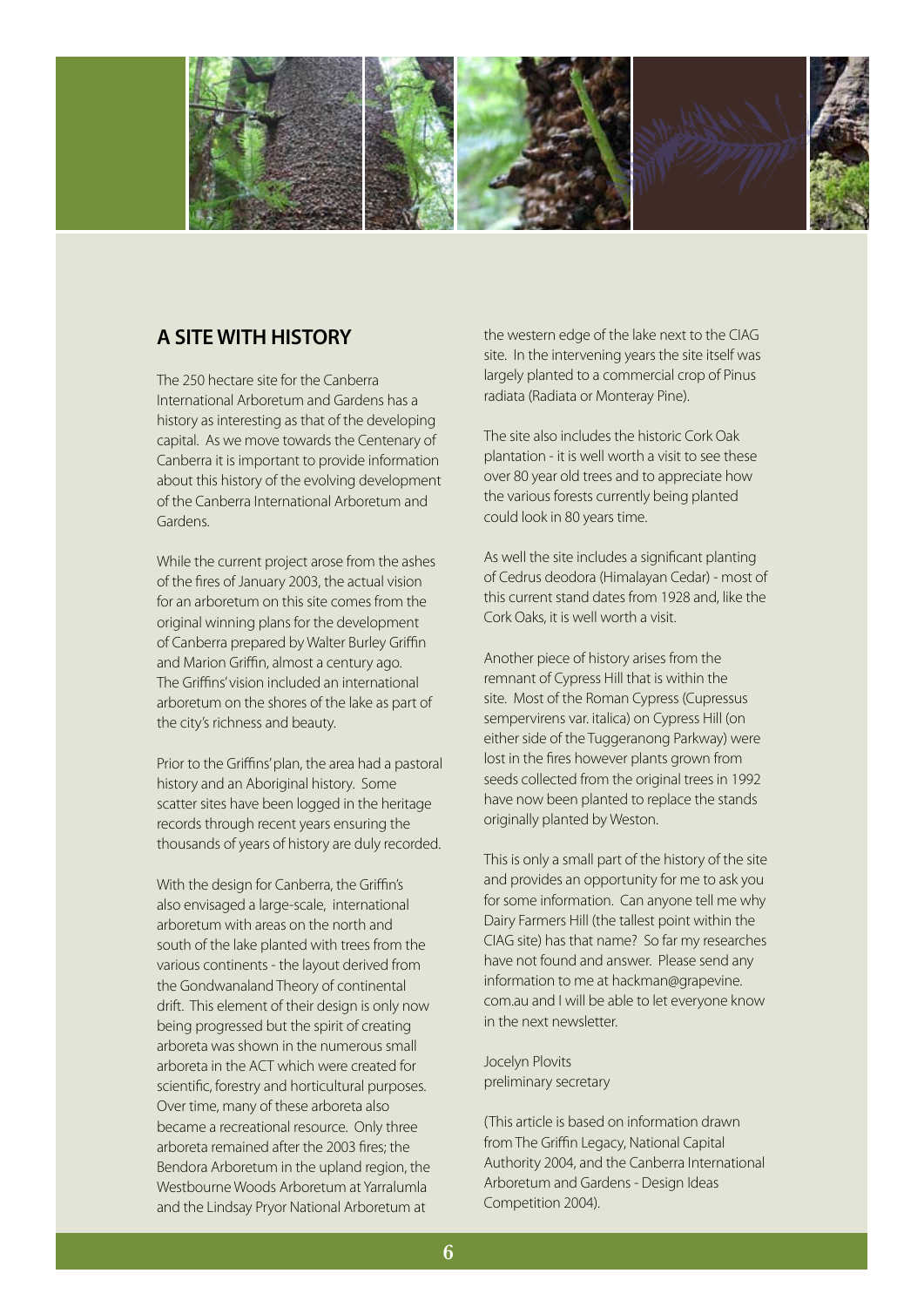

### **Can International Research Look Attractive?.**

In December 2007, the Chief Minister of the ACT and the Vice Chancellor of the Australian National University signed a Memorandum of Understanding to develop a research program on the Arboretum site. This event was covered by TV and radio media and drew interest from around Australia.

The memoradum will support long term research on the potential reponse of eucalypt forests to climate change in Australia. In particular, we will be studying the various ways that eucalypt trees cope with or avoid drought stresses. The detailed and longterm measurement of about 8 ha of trees is a very rare opportunity and has attracted international interest and offers of support from as far away as Finland.

As well as providing scientific information on how our forests will cope with climate variation, the research site will also add to the aesthetics of the arboretum - the species we propose to use will provide > a dramatic mix of white smooth-barked trees and dark "ironbarked" trees.

Associate Professor Cris Brack outlined the research proposal to the inuagural Friends meeting in September 2007 and would be happy to provide further informtion.

#### *Assocate Professor Cris Brack*

*The Fenner School of Environment and Society. Australian National University T:+61 (0)2 61253535 F:+61 (0)2 61250746 E:cris. brack@anu.edu.au w:*